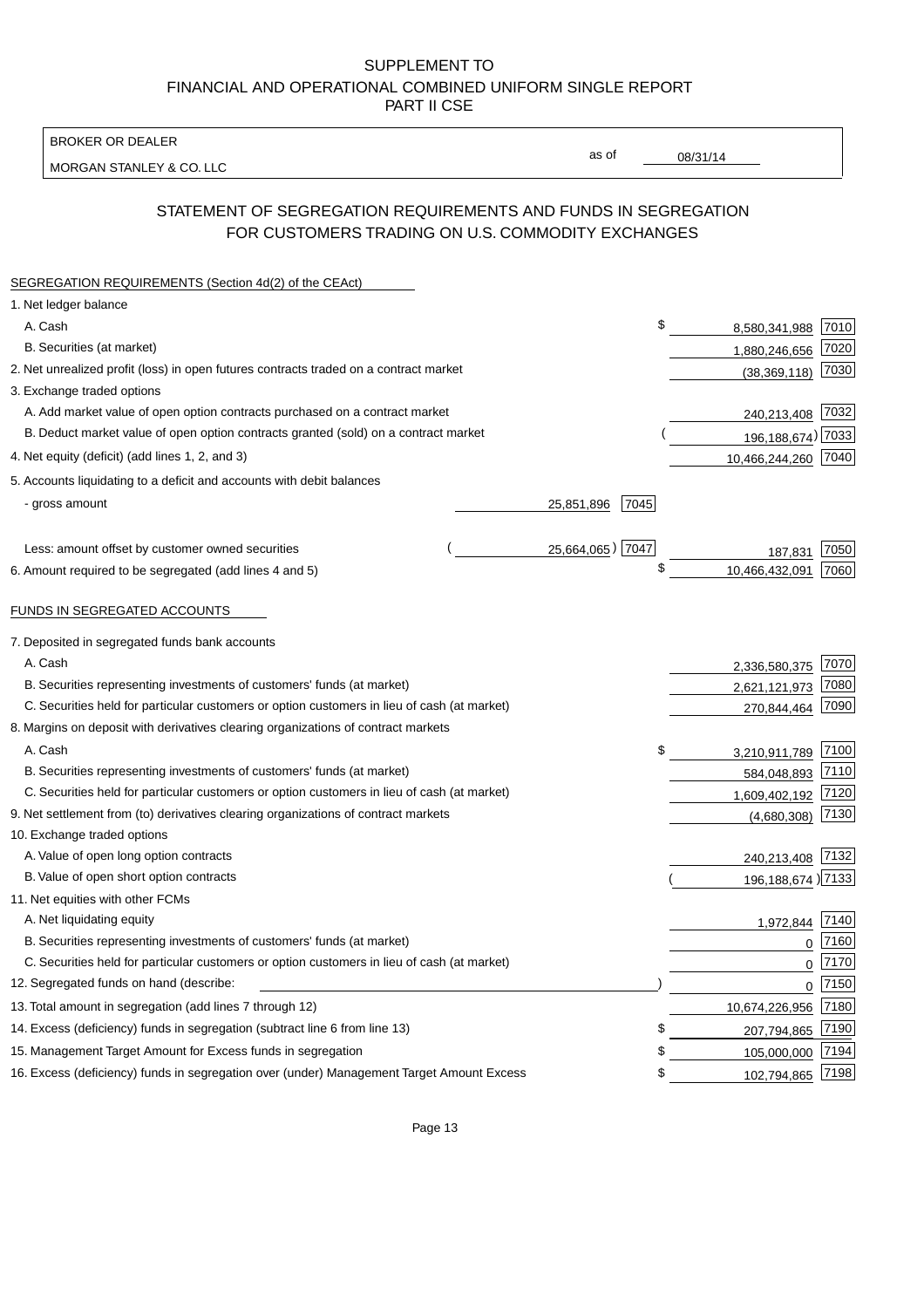| <b>BROKER OR DEALER</b>                                                                                  | as of           |              |                |
|----------------------------------------------------------------------------------------------------------|-----------------|--------------|----------------|
| MORGAN STANLEY & CO. LLC                                                                                 |                 | 08/31/14     |                |
| STATEMENT OF SEGREGATION REQUIREMENTS AND FUNDS IN SEGREGATION<br>FOR CUSTOMERS' DEALER OPTIONS ACCOUNTS |                 |              |                |
| 1. Amount required to be segregated in accordance<br>with Commission regulation 32.6                     |                 | $\mathbb{S}$ | <u>0</u>  7200 |
| 2. Funds in segregated accounts                                                                          |                 |              |                |
| A. Cash                                                                                                  | \$<br>$0$  7210 |              |                |
| B. Securities (at market)<br>C. Total                                                                    | $0$  7220       |              | 7230           |
| 3. Excess (deficiency) funds in segregation                                                              |                 |              |                |
| (subtract line 2.C from line 1)                                                                          |                 |              | 0 7240         |
|                                                                                                          |                 |              |                |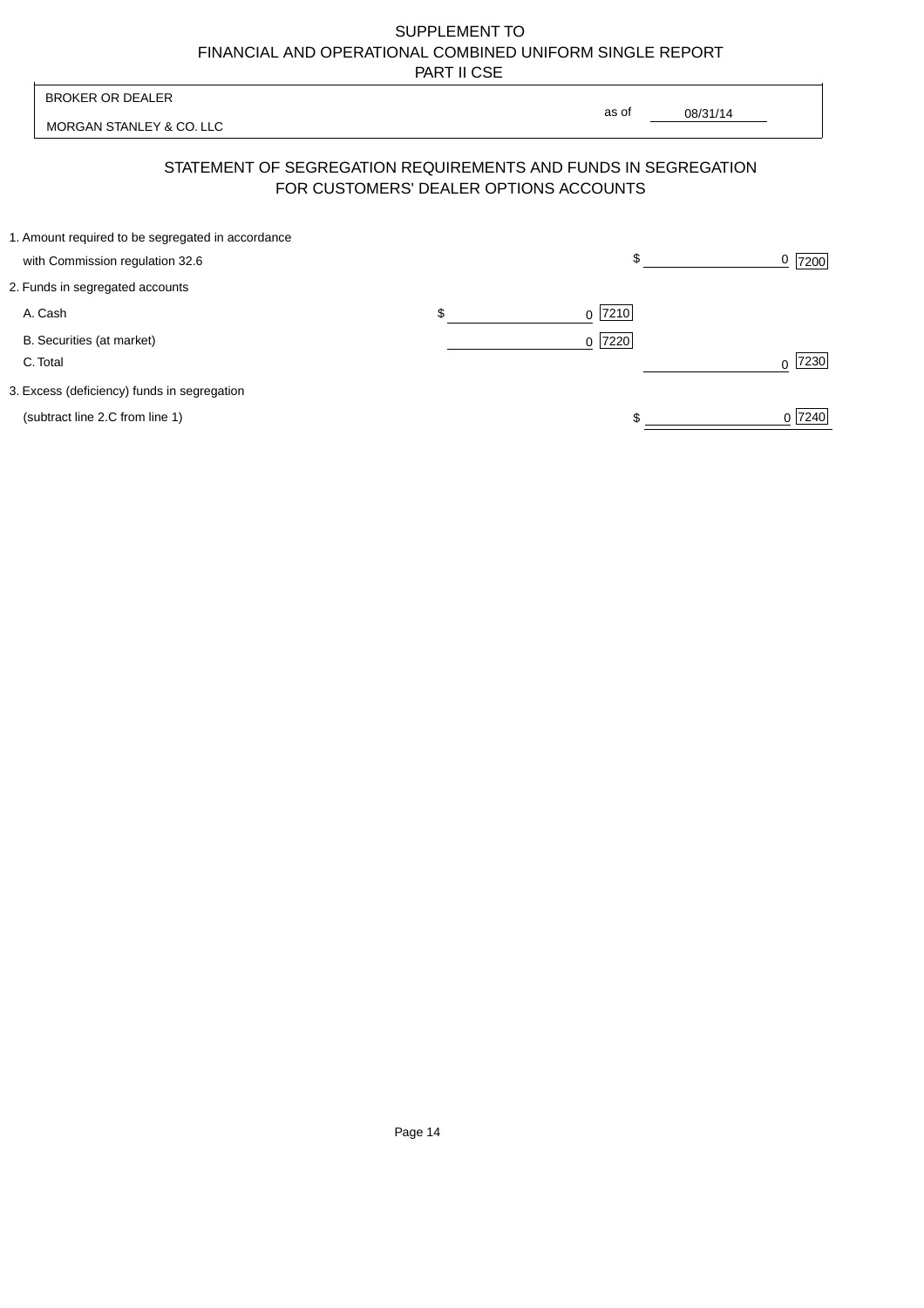PART II CSE

| BROKER OR DEALER         |       |          |
|--------------------------|-------|----------|
| MORGAN STANLEY & CO. LLC | as of | 08/31/14 |
|                          |       |          |

### STATEMENT OF SECURED AMOUNTS AND FUNDS HELD IN SEPARATE ACCOUNTS PURSUANT TO COMMISSION REGULATION 30.7

#### FOREIGN FUTURES AND FOREIGN OPTIONS SECURED AMOUNTS

| Amount required to be set aside pursuant to law, rule or regulation of a foreign government<br>or a rule of a self-regulatory organization authorized thereunder |  |                    | \$<br>0             | 7305 |
|------------------------------------------------------------------------------------------------------------------------------------------------------------------|--|--------------------|---------------------|------|
| 1. Net ledger balance - Foreign Futures and Foreign Option Trading - All Customers                                                                               |  |                    |                     |      |
| A. Cash                                                                                                                                                          |  |                    | \$<br>1,583,850,873 | 7315 |
| B. Securities (at market)                                                                                                                                        |  |                    | 548,091,786         | 7317 |
| 2. Net unrealized profit (loss) in open futures contracts traded on a foreign board of trade                                                                     |  |                    | 141,652,203         | 7325 |
| 3. Exchange traded options                                                                                                                                       |  |                    |                     |      |
| A. Market value of open option contracts purchased on a foreign board of trade                                                                                   |  |                    | 13,878,049          | 7335 |
| B. Market value of open contracts granted (sold) on a foreign board of trade                                                                                     |  |                    | (9,454,512)         | 7337 |
| 4. Net equity (deficit) (add lines 1.2. and 3.)                                                                                                                  |  |                    | \$<br>2,278,018,399 | 7345 |
| 5. Accounts liquidating to a deficit and accounts with                                                                                                           |  |                    |                     |      |
| debit balances - gross amount                                                                                                                                    |  | 7351<br>9,259,949  |                     |      |
| Less: amount offset by customer owned securities                                                                                                                 |  | $9,209,483$ ) 7352 | 50,466              | 7354 |
| 6. Amount required to be set aside as the secured amount - Net Liquidating Equity Method (add lines 4 and 5)                                                     |  |                    | \$<br>2,278,068,865 | 7355 |
| 7. Greater of amount required to be set aside pursuant to foreign jurisdiction (above) or line 6.                                                                |  |                    | \$<br>2,278,068,865 | 7360 |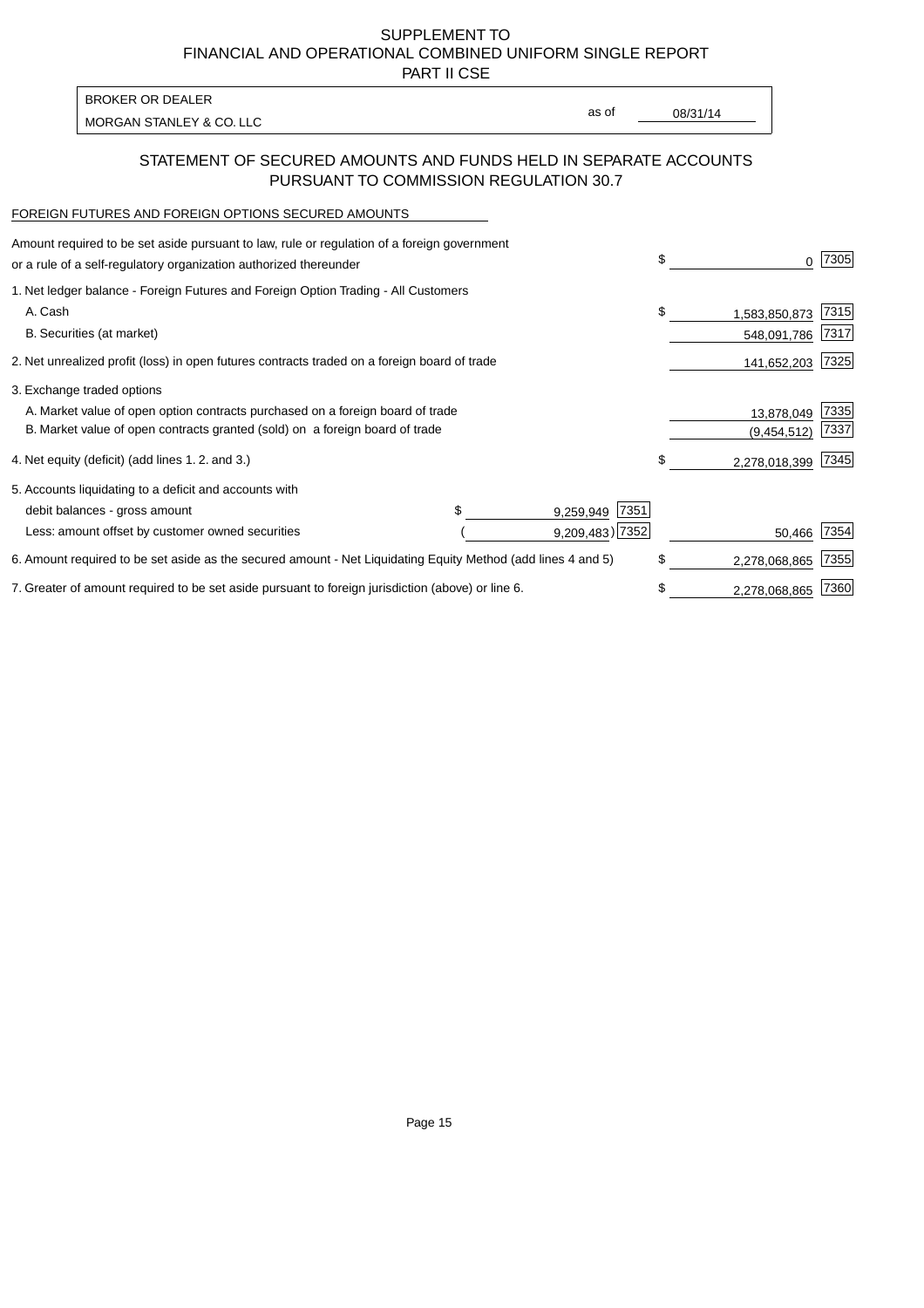BROKER OR DEALER

MORGAN STANLEY & CO. LLC

08/31/14

as of

# STATEMENT OF SECURED AMOUNTS AND FUNDS HELD IN SEPARATE ACCOUNTS PURSUANT TO COMMISSION REGULATION 30.7

### FUNDS DEPOSITED IN SEPARATE REGULATION 30.7 ACCOUNTS

| 1. Cash in banks                  |                                                                                                                      |      |                                   |             |                    |
|-----------------------------------|----------------------------------------------------------------------------------------------------------------------|------|-----------------------------------|-------------|--------------------|
|                                   | A. Banks located in the United States                                                                                |      | \$<br>231,904,241 7500            |             |                    |
|                                   | B. Other banks qualified under Regulation 30.7                                                                       |      |                                   |             |                    |
| Name(s):                          | 0                                                                                                                    | 7510 | 101,027,513 7520 \$               |             | 332,931,754 7530   |
| 2. Securities                     |                                                                                                                      |      |                                   |             |                    |
|                                   | A. In safekeeping with banks located in the United States                                                            |      | \$<br>570,495,764 7540            |             |                    |
|                                   | B. In safekeeping with other banks qualified under Regulation 30.7                                                   |      |                                   |             |                    |
| Name(s):                          | 0                                                                                                                    | 7550 |                                   | $0$ 7560    | 570,495,764 7570   |
|                                   | 3. Equities with registered futures commission merchants                                                             |      |                                   |             |                    |
| A. Cash                           |                                                                                                                      |      | \$                                | $0$ 7580    |                    |
| <b>B.</b> Securities              |                                                                                                                      |      |                                   | $0$ 7590    |                    |
|                                   | C. Unrealized gain (loss) on open futures contracts                                                                  |      |                                   | $0$ 7600    |                    |
| D. Value of long option contracts |                                                                                                                      |      |                                   | $0$ 7610    |                    |
|                                   | E. Value of short option contracts                                                                                   |      |                                   | $0$ ) 7615  | 0 7620             |
|                                   | 4. Amounts held by clearing organizations of foreign boards of trade                                                 |      |                                   |             |                    |
| Name(s):                          | <u> 1989 - Johann Barn, mars eta bat erroman erroman erroman erroman erroman erroman erroman erroman erroman err</u> | 7630 |                                   |             |                    |
| A. Cash                           |                                                                                                                      |      | \$                                | 0 7640      |                    |
| <b>B.</b> Securities              |                                                                                                                      |      |                                   | $0$ 7650    |                    |
|                                   | C. Amount due to (from) clearing organizations - daily variation                                                     |      |                                   | $0$ 7660    |                    |
| D. Value of long option contracts |                                                                                                                      |      |                                   | $0^{7670}$  |                    |
|                                   | E. Value of short option contracts                                                                                   |      |                                   | $_0$ ) 7675 | $0^{7680}$         |
|                                   | 5. Amounts held by members of foreign boards of trade                                                                |      |                                   |             |                    |
| Name(s):                          | 0                                                                                                                    | 7690 |                                   |             |                    |
| A. Cash                           |                                                                                                                      |      | \$<br>1,058,251,236 7700          |             |                    |
| <b>B.</b> Securities              |                                                                                                                      |      | 377,556,022 7710                  |             |                    |
|                                   | C. Unrealized gain (loss) on open futures contracts                                                                  |      | 141,651,500 7720                  |             |                    |
| D. Value of long option contracts |                                                                                                                      |      | 13,878,049 7730                   |             |                    |
|                                   | E. Value of short option contracts                                                                                   |      | $(9,454,512)$ <sup>)</sup> [7735] |             | 1,581,882,295 7740 |
|                                   | 6. Amounts with other depositories designated by a foreign board of trade                                            |      |                                   |             |                    |
| Name(s):                          | 0                                                                                                                    | 7750 |                                   |             | 0 7760             |
|                                   |                                                                                                                      |      |                                   |             | 0 7765             |
|                                   | 8. Total funds in separate section 30.7 accounts                                                                     |      |                                   | \$          | 2,485,309,813 7770 |
|                                   | 9. Excess (deficiency) set Aside Funds for Secured Amount (subtract Line 7 Secured                                   |      |                                   |             |                    |
| Statement page 15 from Line 8)    |                                                                                                                      |      |                                   | \$          | 207,240,948 7380   |
|                                   | 10. Management Target Amount for Excess funds in separate section 30.7 accounts                                      |      |                                   | \$          | 105,000,000 7780   |
|                                   | 11. Excess (deficiency) funds in separate 30.7 accounts over (under) Management Target                               |      |                                   | \$          | 102,240,948 7785   |
|                                   |                                                                                                                      |      |                                   |             |                    |